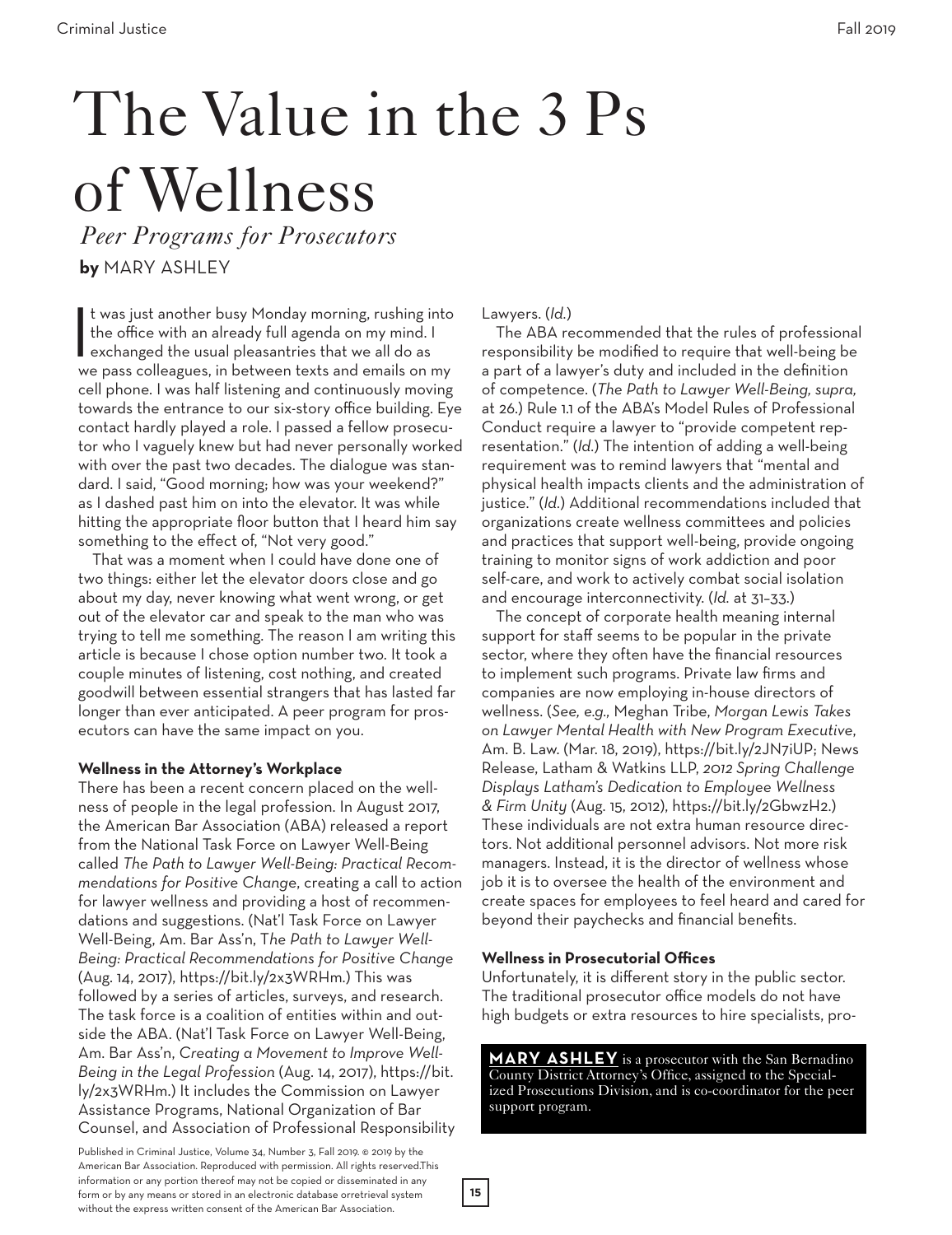vide enhancements, or create complementary services for staff. The same is true for public defenders, county counsel, deputy attorney generals, US attorneys, and other government law offices. We certainly have the everyday stress, high volume, and responsibility to the public, charged individuals, and our victims for whom we need to be accountable. It makes sense, then, to adopt a model that encourages employees to strive for thriving in each dimension of their lives: occupational, emotional, intellectual, social, physical, and spiritual. (*The Path to Lawyer Well-Being, supra*, at 9.) Developing a sense of connection, purpose, and belonging and a dynamic support network enables people to see the relation between their work and the goals of the organization. (*Id.*) In the prosecution world, that means the business of seeking justice, helping victims, and holding the guilty accountable for their actions to protect the community. While compassion, fatigue, and stress certainly impact all the stakeholders in the criminal justice system, this article focuses on the unique dynamics within the prosecution profession.

*Emotional Survival for Law Enforcement* by Dr. Kevin Gilmartin, Ph.D., is a book law enforcement should be very familiar with. Dr. Gilmartin describes the long-term effects of hypervigilance and provides strategies for emotionally surviving the difficult profession of being a first responder. (Kevin Gilmartin, *Emotional Survival for Law Enforcement: A Guide for Officers and Their Families* (E-S Press Publishing 2002).) The comparisons between the professions and some shared attitudes certainly ring true. Some of the oldest clichés are accurate about "being tough" and not asking for help when needed. This goes on every day in a prosecutor's office. Have you ever felt like you could not handle your case load, or you cry when feeling sad? Do those feelings make you consider whether you might not be cut out for prosecutorial work? No, you are exactly cut out for this type of work if you are an empathetic individual. But the message has been not to show that empathy, to go grab a drink or two after work and deal with it. I spent nearly a decade in the Family Violence Unit with an emphasis on child abuse cases. This is often how we dealt with the horrors of what we were exposed to daily as a part of our job. However, short-term solutions have created long-term, life-long systemic problems for many. And it's getting worse. Unfortunately, suicide rates among law enforcement is staggering. (Timothy Roufa, *Exploring the Problem of Police Suicide, Balance Careers* (Jan. 25, 2019), https://bit.ly/2M0vWUq.) We are now seeing increased rates of attorney suicides, including prosecutors. (Jeena Cho, *Attorney Suicide: What Every Lawyer Needs to Know*, A.B.A. J. (Jan. 1, 2019), https://bit. ly/2xPRw5S .)

Fortunately, prosecutorial offices are now taking notice. They are beginning to create in-house programs designed for assisting those who may experience secondary trauma from intense work situations. The indirect and repeated exposure to trauma—listening to details of abuse, preparing violent cases for court, and viewing graphic photographs—left unrecognized, can significantly impact one's professional work life, personal life, and mental health. (Missoula (Mont.) Cty. Att'y's Office, *Secondary Trauma Group—Implementing Organizational Resiliency for Prosecutors* 3 (2017), https://bit. ly/2Sf7JuW; *see also* Kristine Hamann, *Prosecutor Wellness*, Prosecutors' Ctr. for Excellence (Nov. 30, 2017), https://pceinc.org/prosecutor-wellness/.)

In recent years, the prosecution profession has been under fire and viewed differently. The national conversation has shifted to the concept of prosecutors being held solely responsible for the concept of "mass incarceration" and prison overpopulation. This change in public perception has added a layer of stress to the profession and could possibly serve as a deterrent for young lawyers to become prosecutors. Often once thought of as those who wear "the white hat" and fight for justice, there has been a trend where prosecutors are condemned as a whole. (Barry Latzer, *The War on Prosecutors*, Nat'l Rev. (May 15, 2019), https://bit. ly/2EegNdx.) Accusations include hiding evidence, convicting innocent people by design, and regularly abusing our authority. As in any profession, there have, indeed, been instances of misconduct and abuses. As most of us in this profession know, however, the regrettable instances do not represent how prosecutors conduct themselves or why they chose this line of work. The negativity and increased public scrutiny, as they have done to law enforcement, take its toll over time, and the need for resiliency is at its peak.

#### **Secondary Trauma Stress and Hypervigilance**

In 2016, Missoula County District Attorney Kirsten Pabst created the first program of its kind for her office: Secondary Trauma Group Implementing Organizational Resiliency for Prosecutors. Ms. Pabst recognized the needs of the entire staff who work with victims of crime and the long-term effects they can have on those professionals. The objective of the program is to foster an organizational culture that is safe, supportive, and trauma-informed. "All staff are educated on the neurobiological and behavioral effects of primary trauma on victims of crime, the population directly served. By educating the staff, the organization becomes fluent in secondary trauma. This knowledge provides an understanding of the risks and symptoms associated with secondary trauma in a legal setting and allows staff to learn specific prevention strategies and remediation techniques." (S*econdary Trauma Group, supra*, at 5–6.) This kind of program within a prosecutor's office was unprecedented at the time and required the commitment

**16**

Published in Criminal Justice, Volume 34, Number 3, Fall 2019. © 2019 by the American Bar Association. Reproduced with permission. All rights reserved.This information or any portion thereof may not be copied or disseminated in any form or by any means or stored in an electronic database orretrieval system without the express written consent of the American Bar Association.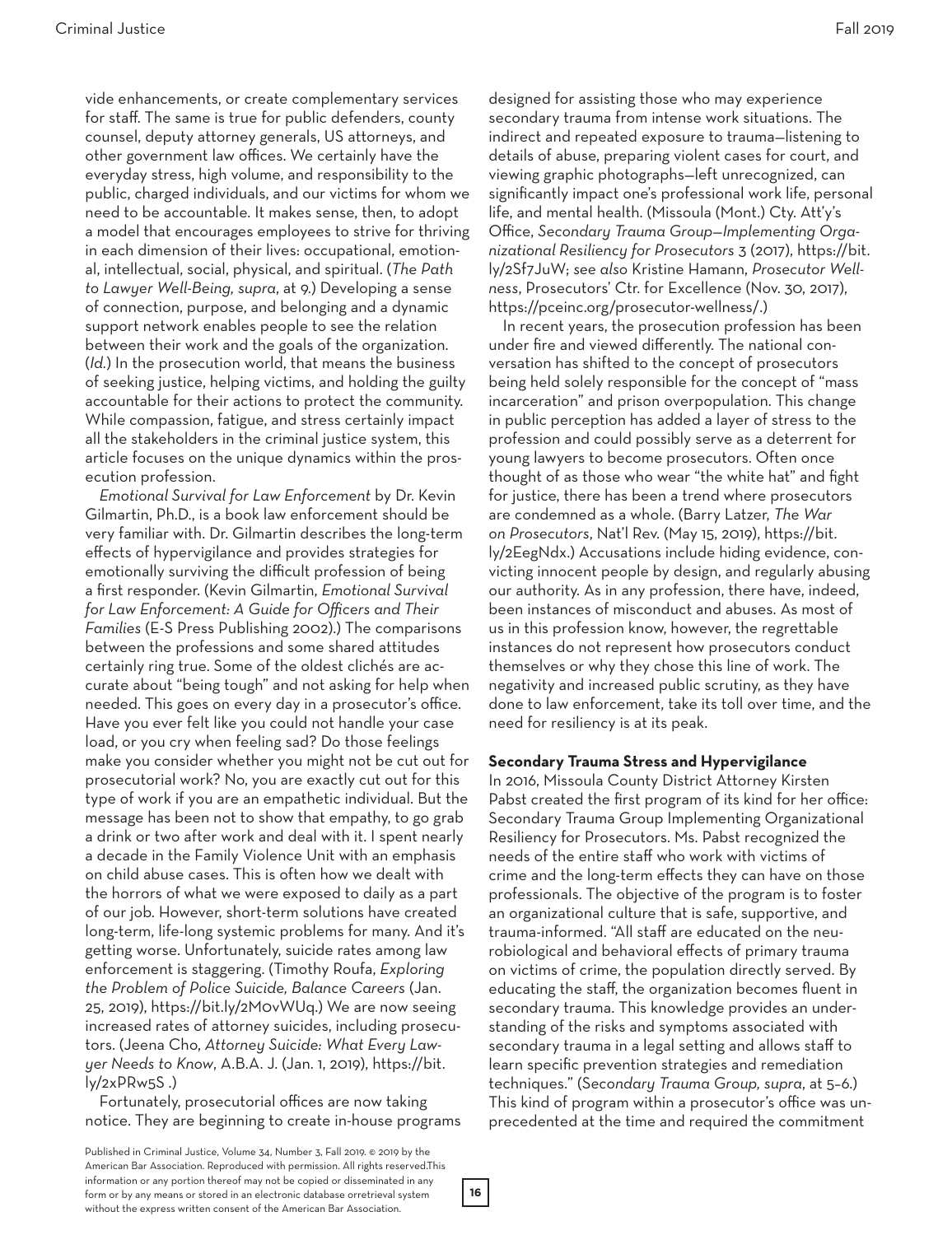to work with a social worker and sexual assault examiner to create a curriculum to fit the legal field. (*Id.* at 8.) The program was not costly to establish and can be continuously reimplemented without further staffing. In the San Francisco District Attorney's Office, trauma-informed practices and policies have also since been created to address secondary trauma stress (STS) and promote resiliency for staff. (Carly Baetz, *Resilience in the Face of Secondary Trauma Exposure: Working with Child Survivors of Trauma*, 41 Prosecutor's Brief (Cal. Dist. Att'ys Ass'n no. 3, Spring 2019, at 6, https://bit.ly/2y1QzZo.)

STS is the associated effects of being indirectly exposed to a traumatic event that someone else has experienced. Direct and secondary trauma, particularly when chronic, can alter an individual's perception of safety and can lead to hypervigilance. (*Id.* at 2.) Hypervigilance is the state of always being on guard for danger. STS can create difficulty with effectivity managing strong emotions and with trusting others and forming relationships. Sometimes this is also referred to as "vicarious trauma" or "compassion fatigue." (*Id.*) The question is, now that we know that it exists, what are some of the ways we can combat the problem and promote discussion and opportunities for people to manage the issues.

Some of the best and most fascinating research in the area of trauma was by Dr. Bessel Van Der Kolk, M.D., in the area of child abuse, sexual assault, and adverse childhood experiences. Dr. Van Der Kolk further explored methods and experiences that utilize the brain's own neuroplasticity to help survivors of trauma to move on with their lives. Some of these developments consisted of "talking, (re-) connecting with others and allowing ourselves to know and understand what is going on with us." (Bessel Van Der Kolk, M.D., *The Body Keeps the Score: Brain, Mind, and Body in the Healing of Trauma* 3 (Penguin Books 2014).)

Secondary trauma exposure, post-traumatic stress disorder, and the effects of brain injury have been some of the most profound areas affecting prosecutors. Dr. Carly Baetz, Ph.D., a former prosecutor and presently a clinical assistant professor with the Department of Child and Adolescent Psychiatry at Langone Medical Center, addressed these topics in the California Prosecutor's Brief and discussed how STS can be suffered by those who work with victims of violent crime. (Baetz, *supra*, at 2.) She concluded that many prosecutors struggle with hypervigilance and other long-term effects that STS has on their lives. While it seems like common sense that repeated exposure to violent imagery, gruesome crime scene photos, and tragic stories of horror would be difficult, the impact is often far more profound. The exposure can affect our well-being and long-term health if not managed, monitored, and treated.

But how does a district attorney's office address secondary trauma? There are numerous recommendations and suggestions, but what a district attorney's office can and should do as an organizational strategy is to create peer support groups to provide prosecutors and staff a place to share their experiences and receive informal support. (*Id*. at 5.)

#### **Peer Support as an Organizational Strategy**

Although not every member of a district attorney's office or other public attorney office needs formal assistance or suffers from STS, nearly everyone at some point in his or her life is in need of compassion and empathy—at the very least, a friendly ear or shoulder when a "bad day" or personal challenge leaves one struggling. To function as a healthy, competent, and professionally supportive team, each person should be tended to and treated with care and respect.

For many years, peer support has been a useful tool for overcoming a variety of common problems, such as substance addiction, family caregiving, and mental health issues. The Substance Abuse and Mental Health Services Administration has long advocated and utilized research to reinforce the power of peer support. "Peer support encompasses a range of activities and interactions between people who share similar experiences. This mutuality, called 'peerness,' between a peer support person and a person seeking help promotes connection and inspires hope. Peer support offers a level of acceptance, understanding, and validation not found in many other professional relationships." (Shery Mead & Cheryl McNeil, *Peer Support: What Makes It Unique*, 10 Int'l J. Psychosocial Rehab. no. 2. 2006, at 29–37.) Some positive reported outcomes for individuals who receive peer support are increased self-esteem and confidence, increased sense of control and ability to bring about changes in their life, raised empowerment, and a feeling that treatment can be responsive and inclusive of their needs. (Substance Abuse & Mental Health Servs. Admin., *Value of Peers*, 2017, https://bit.ly/2XHvTnC (last visited Apr. 25, 2019).)

Peer support programs are modeled after law enforcement and the numerous programs across the country that enable first responders and people in the emergency field an internal resource to deal with the daily struggles and pressures in a hypervigilant profession. Often, a person just needs someone to listen and to know they are cared about and heard. We all can appreciate that. Sometimes, however, a problem could be much more serious. A peer supporter can be the bridge to an employee assistance program or enabling someone to seek professional help.

Some people are mistrusting of work-related assistance programs or do not know how to access them. Or they fear asking a supervisor. A peer supporter is a great resource and guide, so an employee can feel comfortable and safe in reaching out for help. The

Published in Criminal Justice, Volume 34, Number 3, Fall 2019. © 2019 by the American Bar Association. Reproduced with permission. All rights reserved.This information or any portion thereof may not be copied or disseminated in any form or by any means or stored in an electronic database orretrieval system without the express written consent of the American Bar Association.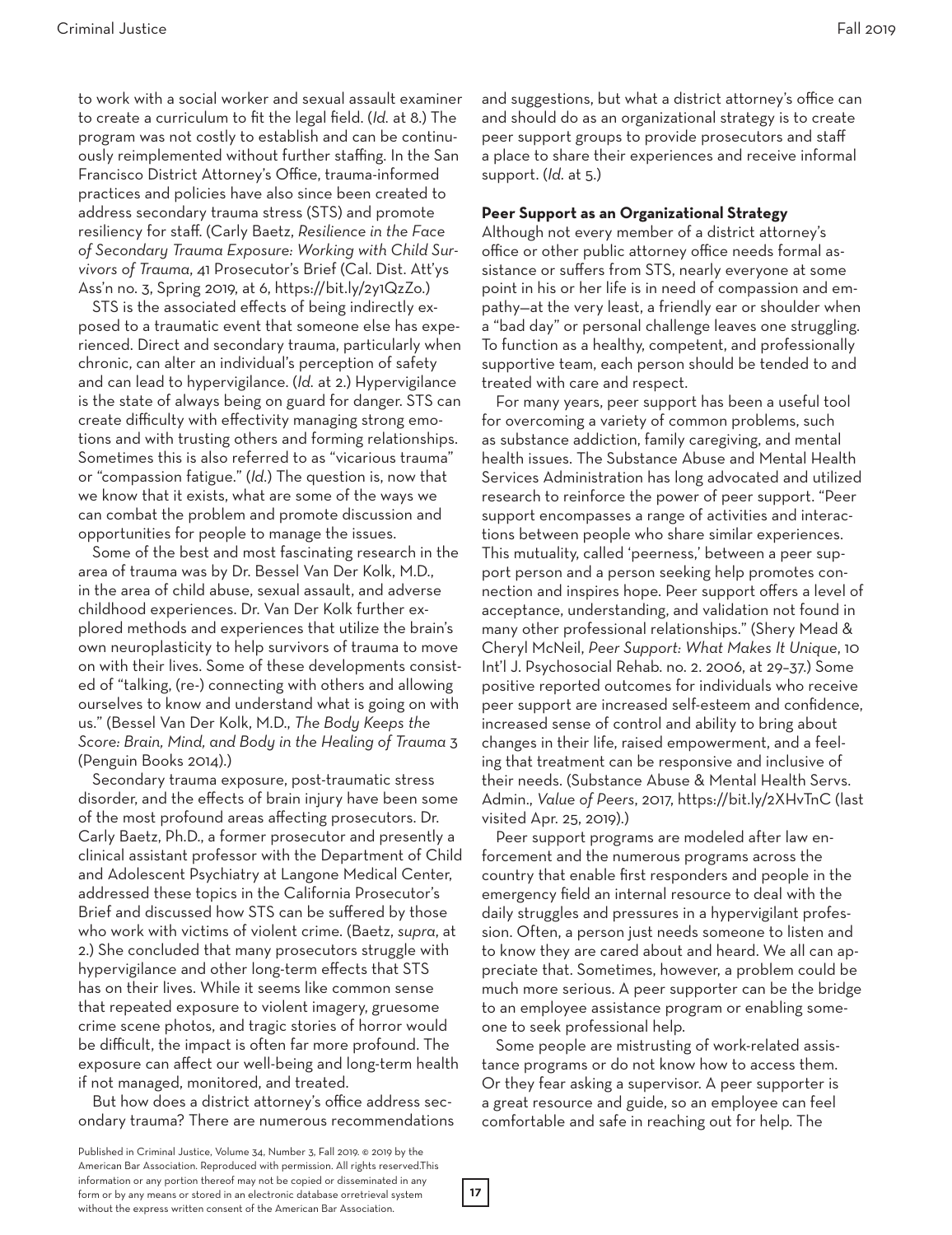peer supporter is not a counselor, therapist, or mental health professional. He or she is there to actively listen, not to offer personal opinions or instruct. (*See* Nancy Bohl-Penrod, Ph.D, Counseling Team Int'l, *Manual and Guidelines: Basic Peer Support*, www.thecounselingteam.com.) A peer supporter is also the link to which someone could feel secure in making that initial call for counseling. Peer supporters are volunteers from within the office who complete a series of formal trainings and commit to the guidelines that the office establishes. There is no additional compensation or financial gain offered. Rather, along with the tremendous value that can be derived from helping a fellow employee, the training provided gives the volunteer peer supporters additional skills and understanding that they can apply to their own lives.

## **How a Peer Program Works**

A peer support program offers assistance and appropriate support resources to employees when personal or professional problems negatively affect their work performance, family, or self. The assistance is confidential; providing it does not violate any law or office policy. A program is typically designed to do the following:

- 1. Provide emotional support during and after times of personal or professional crisis to other employees who express a need for assistance.
- 2. Promote trust, allow anonymity, and preserve confidentiality for persons using peer supporters within the guidelines of the program.
- 3. Develop peer supporters who can identify personal conflicts and provide guidance or referral to professional/alternate sources as required.
- 4. Maintain an effective training and response program.
- 5. Support those who have had a family tragedy.
- 6. Check on the status of illness and injuries on duty
- and provide support where desired and needed. (*Id*.)

A district attorney's office's most valuable resources are its employees. When employees are struggling with stresses caused by either personal or professional problems, it impacts the organization and the overall effectiveness in serving the community and victims of crime. (Id.) The key to a successful internal peer support program is having someone who understands your job, atmosphere, and experiences within the profession. Therefore, peer support programs have done well in the fields of law enforcement, emergency, fire, and first responders. To be blunt, cops trust cops—and so on. We are willing to trust someone who has walked in our shoes and appreciates the demands. Without the personal understanding, it just does not work the same way. When a prosecutor loses a major child abuse trial, support from another prosecutor who has been in that

situation and can empathize is key to the support being valuable. Often, we rely heavily upon our victim advocates to assist not only our victims but our staff members as well. But who is there for the advocates and what happens when an entire organization is impacted by an event?

# **Creating a Team with Purpose**

In early 2015, the San Bernardino County District Attorney's Office formed a peer support team. On December 2, 2015, the county was the target of a terrorist attack that resulted in the mass shooting of county employees, with 22 seriously injured and 14 killed. Many of those victims were friends, family, or colleagues of people in our office. We had no idea something like that was about to happen, but, because it did, the true need for peer support teams had become more real than ever.

Establishing a peer support team requires groundwork in planning and budgeting. There are several steps:

**Selection:** Selection and screening processes are needed to identify those likely to be effective in the role of a peer supporter and willing to volunteer.

**Training:** After an initial meeting with interested and/ or recommended applicants, a basic peer support training is required to provide potential team members with guidelines, requirements, parameters, and a true understanding of what peer support is and what it is not. This needs to be done by a professional organization that runs peer support programs and has a licensed staff member to administer training. Therefore, there is an up-front cost to be invested for a proper team to be established. After a basic training, participants may decide if this is something they would be able to commit to and follow the guidelines, understanding this is voluntary and they can be removed for any reason by an administration.

**Tracking:** Internal mechanisms need to be created to keep statistics on confidential peer contacts, areas of need and focus, along with time that is being spent on peer supporting.

**Follow-Up:** From that point on, a team that is supported by the administration and has a committed coordinator can go in a variety of directions, including advanced training programs, educational events featuring guest speakers, holiday awareness gatherings, and lunchtime opportunities for employees to socialize and learn about what resources the office has for them. Many of these things can be done simply and inexpensively. The simple act of encouraging involvement and conversation and finding solutions without shame or embarrassment can transform a culture of negativity into one of community.

Peer support programs can offer training in Group Crisis Intervention and Critical Incident Stress Management (CISM) for members of the team to be able to

**18**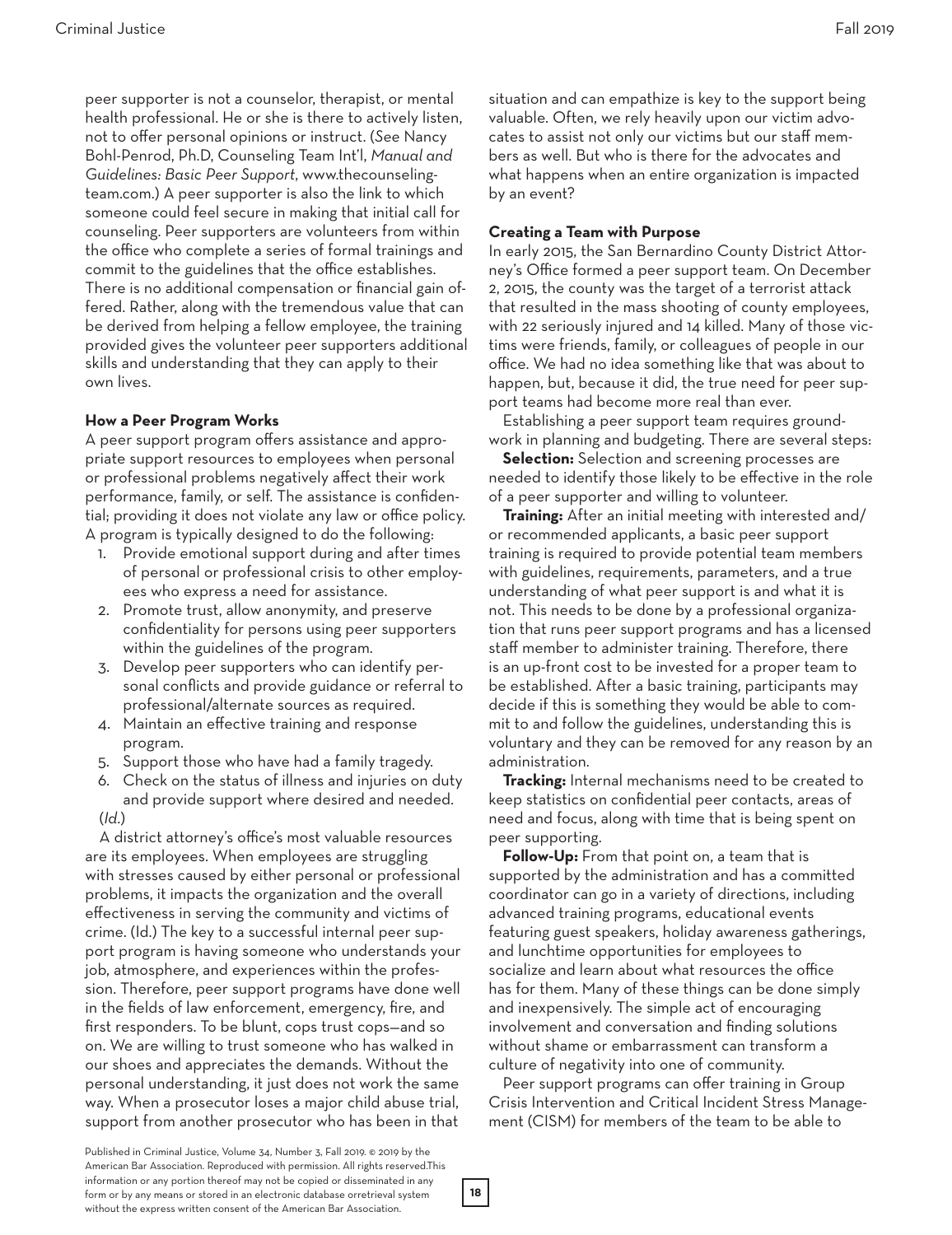engage in debriefings for staff and assist other agencies in crisis. (*See, e.g.*, *Group Crisis Intervention*, Int'l Critical Incident Stress Found., https://bit.ly/2lGfeyI.) Once a major incident occurs, it is imperative to provide a forum for discussion and stress release. A managed, structured discussion is far more effective than institutional silence after an incident. Providing information about what to expect and how to cope with a set of reactions helps build resiliency within the staff. What becomes essential later is the follow-up and ongoing continuum of care and accessibility that a peer support team can provide long after the initial incident is over. Whether it be an informal check-in or a professional referral, these pieces can be invaluable to one in crisis or distress. People appreciate the immediate condolences, cards, flowers, care baskets, and texts, but these gestures can evaporate quickly, leaving a person alone and feeling forgotten. A peer support team can reinforce the message that the office cares and is there for the employee for as long as needed.

## **The Next Steps**

The first step is eliminating the concept that self-care is an indulgence and not something that "strong people" need to do. Self-care is a discipline and requires a person to commit to doing things that are good for him or her, whether they are easy or not. Self-care "requires tough-mindedness, a deep and personal understanding of your priorities, and a respect for both yourself and the people you choose to spend your life with." (Tami Forman, S*elf-Care Is Not an Indulgence. It's a Discipline*, Forbes (Dec. 13, 2018), https://bit.ly/32v5ND0.) It becomes very easy to dispense with the hour you carved out for a workout class in exchange for a last-minute conference call or meeting—or the after-school event you promised your child you would attend, until the deadline on a project got moved up and you chose to stay at the office. It seems nearly impossible to silence that cell phone in the evening or stop checking work emails on the weekends when we made plans to visit an elderly relative or take the dog for a walk. While these sacrifices may sound trivial, in the long run, it is the perpetual forbearance of these "indulgences" that creates resentment and negativity down the line. We all panic if our cell battery is low and in the red but do not prioritize our own low-battery status when needed.

If that is not enough to make you a believer, if you are in management of an office, you are compelled to think about risk management, liability, and the duties owed to your employees. Budgets now must factor in all the costs that will be needed for after the damage is done: stress leaves, disability, ongoing mental health costs, alcohol and drug treatment, depression, job dissatisfaction, disruptions in the workplace, lawsuits, and the list goes on. We spend a great deal of focus these days

telling people to exercise, eat right, and get more rest. These are all good things and do help reduce stress. Another concept is to share your stress with someone and then be rid of it. (Rick B. Allan, *Ten Tips to Manage Stress*, A.B.A. (Apr. 2, 2019), https://bit.ly/2O5HR6q.) Whether it just feels good to release your worry to another or realize it may not be as bad as imagined, it does seem to be a good way to acknowledge a fear and then be able to let it go. In other words, "Life can be difficult, but misery is optional." (*Id.*)

Frankly, and possibly more compelling, is the tremendous impact the decisions prosecutors make have on all the stakeholders in the criminal justice community. While we represent the "people," the daily decisions of filing cases, charging defendants, negotiating dispositions, dismissing cases, and going to trial directly affect the lives of victims, families, witnesses, those who are charged with crimes, law enforcement, and the courts. A prosecutor who is emotionally supported by his or her organization and trained to manage stress is a far better reasoned and capable decision maker who can exercise good judgment and perspective on each case. From the public's perspective, we are the "gatekeepers" of the criminal justice system. It benefits everyone to have those entrusted in these critical positions to be at their very best in every sense.

Can we stop some of these problems before it is too late? For the most part, the answer is "yes." Peer support is real and demonstrates an office's commitment to employees' competence, safety, well-being, and resiliency. Many say that their workplace is like a "second family." And like all families, they can become dysfunctional and create fractured relationships. Having a peer support network provides an outlet to resolve issues, discuss worries, and talk out the frustrations that often fester into major workplace problems when left untended. A social support network that incorporates listening and "reciprocity" is critical to having safe and meaningful connections. (Van Der Kolk, *supra*, at 81.)

A program can be designed, customized, and tailored to meet the needs of any organization. Every office has its own "culture" and set of personalities. Many of the issues, however, are human issues and often the same. When people walk through the door in the morning to work, every single person on any given day brings a piece of something that is going on in his or her life whether it be a marital issue, coping with an illness, bereavement, caring for an elderly parent, grief, alcoholism, handling a child having issues at school, financial crisis, or depression, it's there on every level. From elected officials on down the organization's chain, we each battle our own difficulties and it impacts others, whether we realize it or not. It does not take a major catastrophe such as a terrorist attack to know that people need each other and want ongoing support from their organization.

Published in Criminal Justice, Volume 34, Number 3, Fall 2019. © 2019 by the American Bar Association. Reproduced with permission. All rights reserved.This information or any portion thereof may not be copied or disseminated in any form or by any means or stored in an electronic database orretrieval system without the express written consent of the American Bar Association.